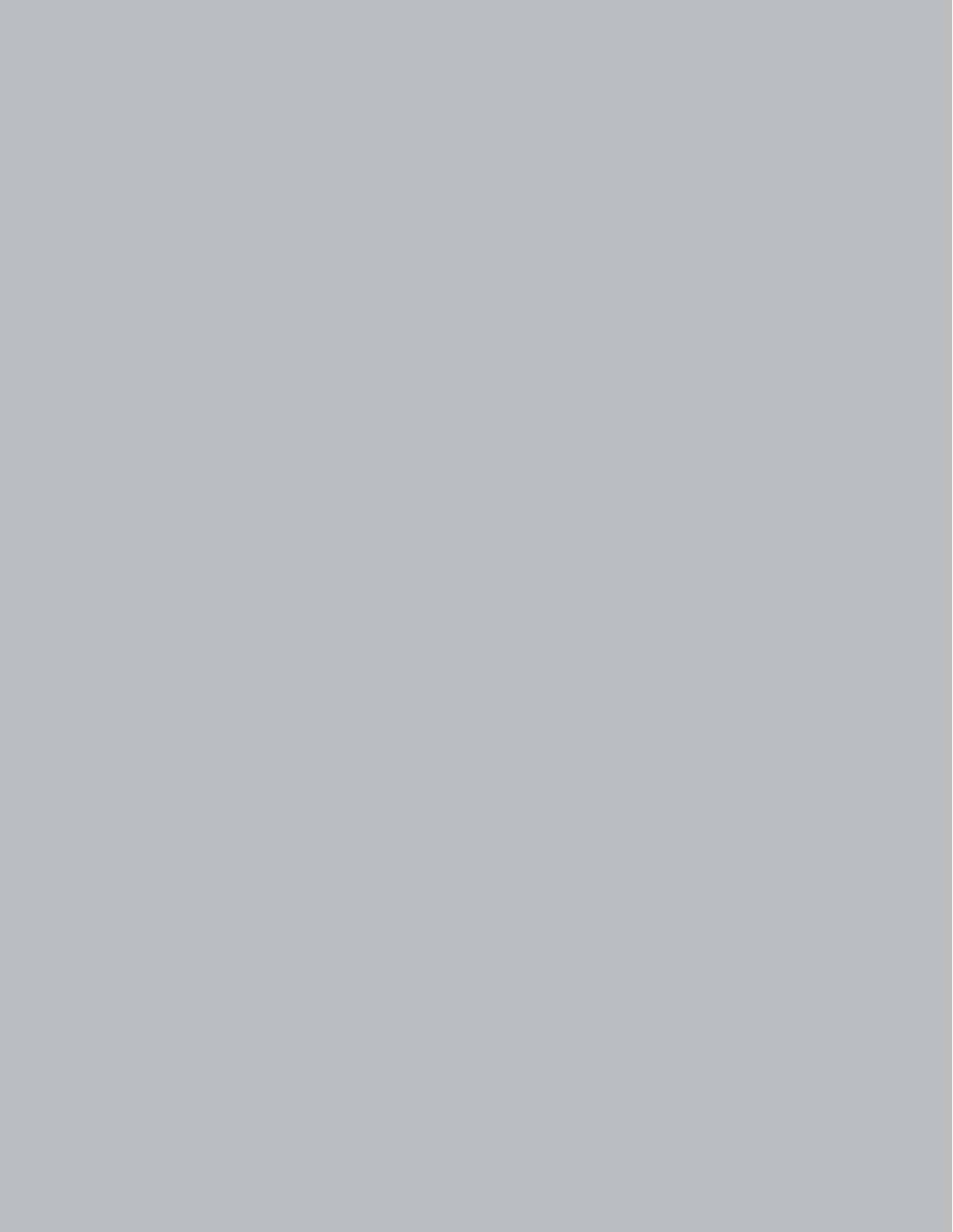# CHAPTER<br> **CHAPTER**

# **Improving the accuracy of Medicare Advantage payments by limiting the influence of outliers in CMS's riskadjustment model**

#### **Chapter summary**

The Medicare program pays managed care plans that participate in Medicare Advantage (MA) a monthly capitated amount to provide Medicare-covered services to each of their enrollees. CMS adjusts the monthly capitated amounts for each enrollee using a risk score, which is a beneficiary-level index that indicates how costly an enrollee would have been expected to be in fee-for-service (FFS) Medicare relative to the national average FFS beneficiary. CMS generates the risk score for each enrollee using the CMS hierarchical condition category (HCC) model, a risk-adjustment model that uses demographic and medical information for FFS beneficiaries to predict the costliness of care.

The purpose of risk adjustment is to accurately predict costs not for a particular person, but rather on average for a group of people with the same attributes that affect health care costs. Risk-adjusted payments for some enrollees are less than their actual costs, while payments for others are higher than actual costs, but on average payments are accurate. The risk of financial loss provides an incentive for plans to manage their enrollees' conditions to keep their costs down. In addition, paying accurately for each condition on average reduces the incentives for plans to avoid enrolling beneficiaries with high-cost conditions.

#### **In this chapter**

- Outlier costs in CMS's risk-adjustment model undermine payment accuracy
- Using principles of reinsurance and repayment to limit the effect of outlier prediction errors in the risk-adjustment model
- Limiting the effect of outlier predictions would substantially improve the model's predictive power
- Discussion and future work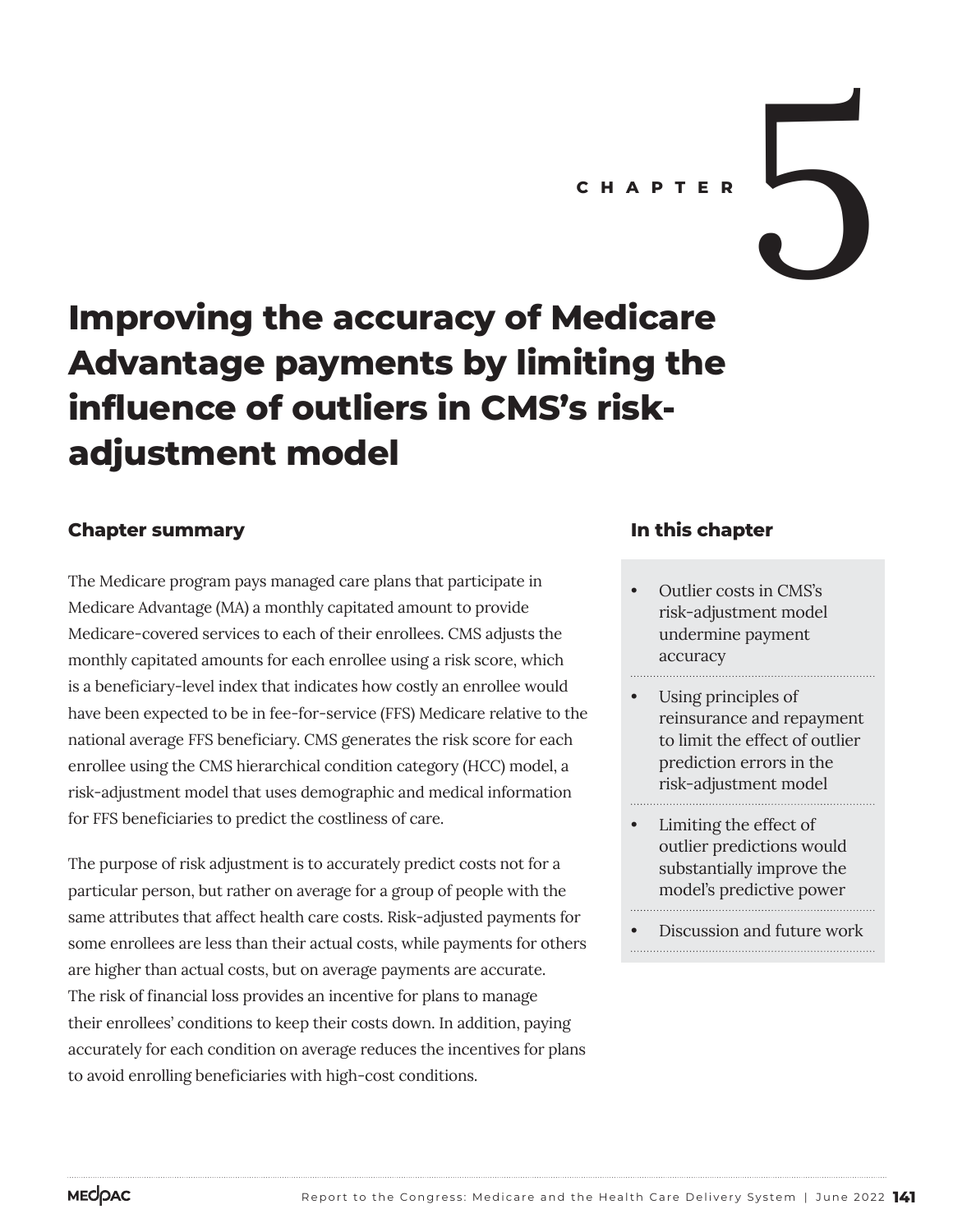The CMS–HCC risk-adjustment model has largely been successful in serving its general purpose. However, one ongoing concern is the inaccuracy introduced into the model by outliers—beneficiaries who have the largest differences between actual medical costs and the costs predicted by the model. Including these outlier costs in the CMS-HCC model biases the estimates of the model coefficients, which indicate the costs related to beneficiaries' demographic variables and medical conditions. The biased coefficients result in risk-adjusted payments that are too high for some enrollees and too low for others, which undermines the accuracy of payment to plans.

To address the inaccuracy introduced in the CMS–HCC model by outliers, we evaluated a modification that incorporates the principles of reinsurance and repayment to limit the influence of outliers in the estimation of the model's coefficients. The modification, developed by Tom McGuire, Sonja Schillo, and Richard van Kleef, uses financial transfers to redistribute payments from plans whose enrollees incurred costs substantially below the model's prediction to plans whose enrollees incurred costs substantially above predicted costs. However, these redistributions are not administratively feasible in Medicare Advantage. Therefore, we used the fundamental ideas from McGuire, Schillo, and van Kleef with minor changes designed to minimize the impact on the process used to risk adjust payments to MA plans. Our method would address outliers in the risk-adjustment model using simulation principles but would not require any change in the flow of funds from CMS to MA plans (i.e., it would not require payment withholds, subsequent reconciliations, or changes to the payment process).

In our method, we divided our analytic sample into estimation and evaluation subsamples. Using the estimation sample, we calculated the difference between the actual costs and the costs predicted by the standard CMS–HCC model for each FFS beneficiary in our analytic file. For beneficiaries with the largest underpredictions (predicted costs less than actual costs), we applied a loss limit by reducing their actual costs (similar to a reinsurance payment) such that the total reduction in costs equaled 2 percent of all costs. For beneficiaries with the largest overpredictions (predicted costs greater than actual costs), we applied a gain limit by increasing the actual costs (similar to requiring a repayment) such that the total increase in costs equaled 2 percent of all costs. The limits offset one another so that the adjustment to the cost data is revenue neutral. We then used the adjusted cost data (with loss and gain limits applied) to re-estimate the CMS–HCC model, thereby limiting the influence of outliers

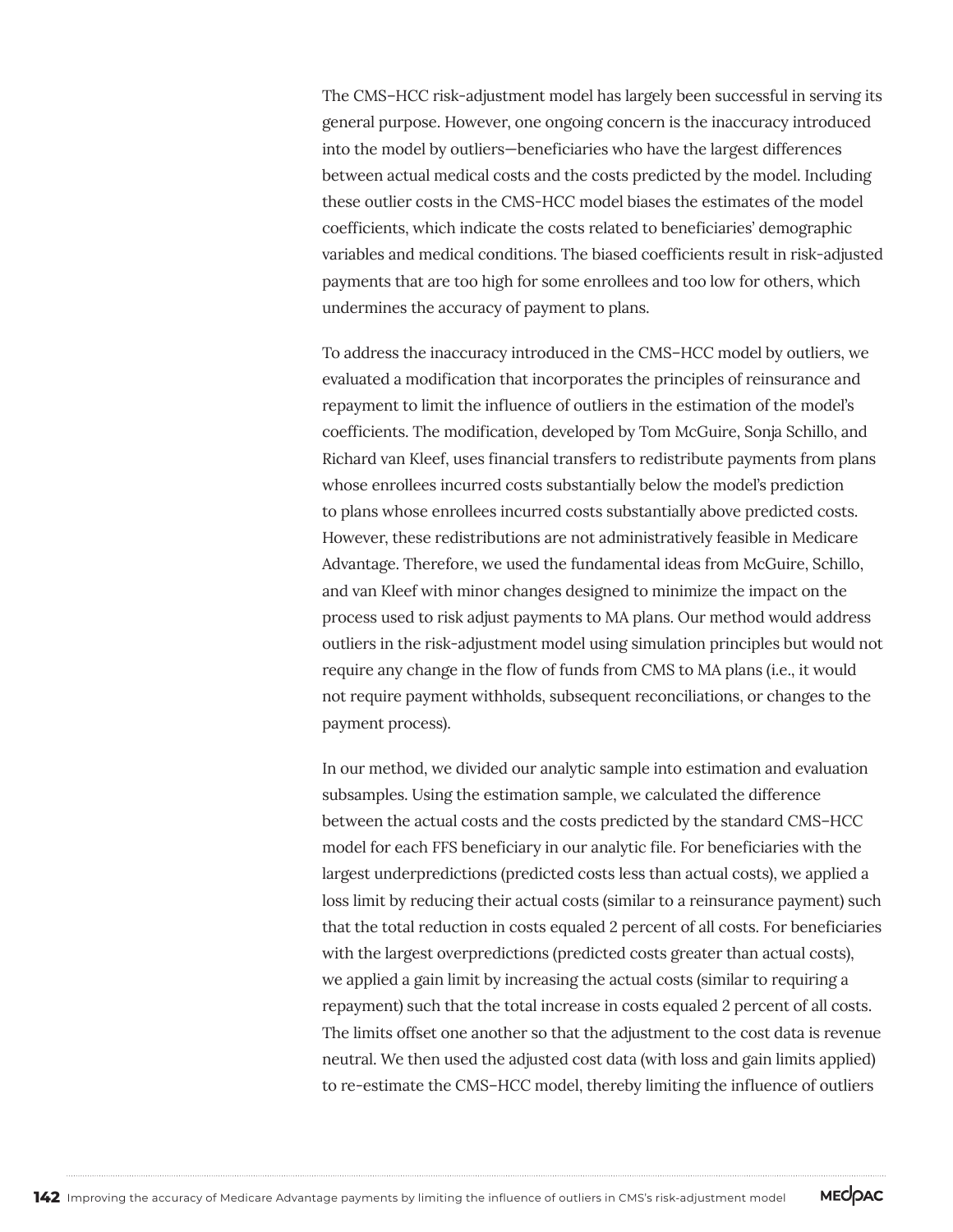on the resulting coefficients with no impact on the flow of funds from CMS to MA plans.

We used the evaluation sample to evaluate the effect of this method of limiting overpredictions and underpredictions. We used two measures of overall fit, the  $R^2$  and the Cumming's prediction measure, both of which estimate how well predicted costs reflect actual costs. We found that this modification to the standard CMS–HCC model improved the  $R^2$  from 0.13 to 0.19. For context, since 2007 (the first year the CMS–HCC model was fully implemented), all model changes to improve accuracy have increased the *R<sup>2</sup>* from about 0.11 to 0.13. For the Cumming's prediction measure, the improvement is smaller, rising from 0.13 to 0.16. In addition, we assessed how well the modified model predicts costs for groups of beneficiaries using the predictive ratio, which is the aggregate costs for the group predicted by the risk-adjustment model divided by the aggregate actual costs for the group. We considered groups of beneficiaries for which the standard CMS–HCC model performs less well (those with very low and very high actual costs and those with very large underpredictions and overpredictions) and found improvements in model performance.

Improving the accuracy of MA risk adjustment is a goal for the Commission. This approach would help accomplish that goal without any additional burden on plans or beneficiaries to provide additional data. Further, CMS could continue to use a risk-adjustment model that is familiar, straightforward, and easy to understand. But substantial issues would remain for MA risk adjustment, such as the financial benefit to plans for coding conditions more intensively relative to FFS clinicians' coding and the payment inaccuracies among beneficiaries who are not among the largest overpredictions and underpredictions addressed in this analysis. In addition, more work is needed to understand how this approach can integrate with other improvements to risk adjustment for MA plans. The Commission intends to address these issues in future work. ■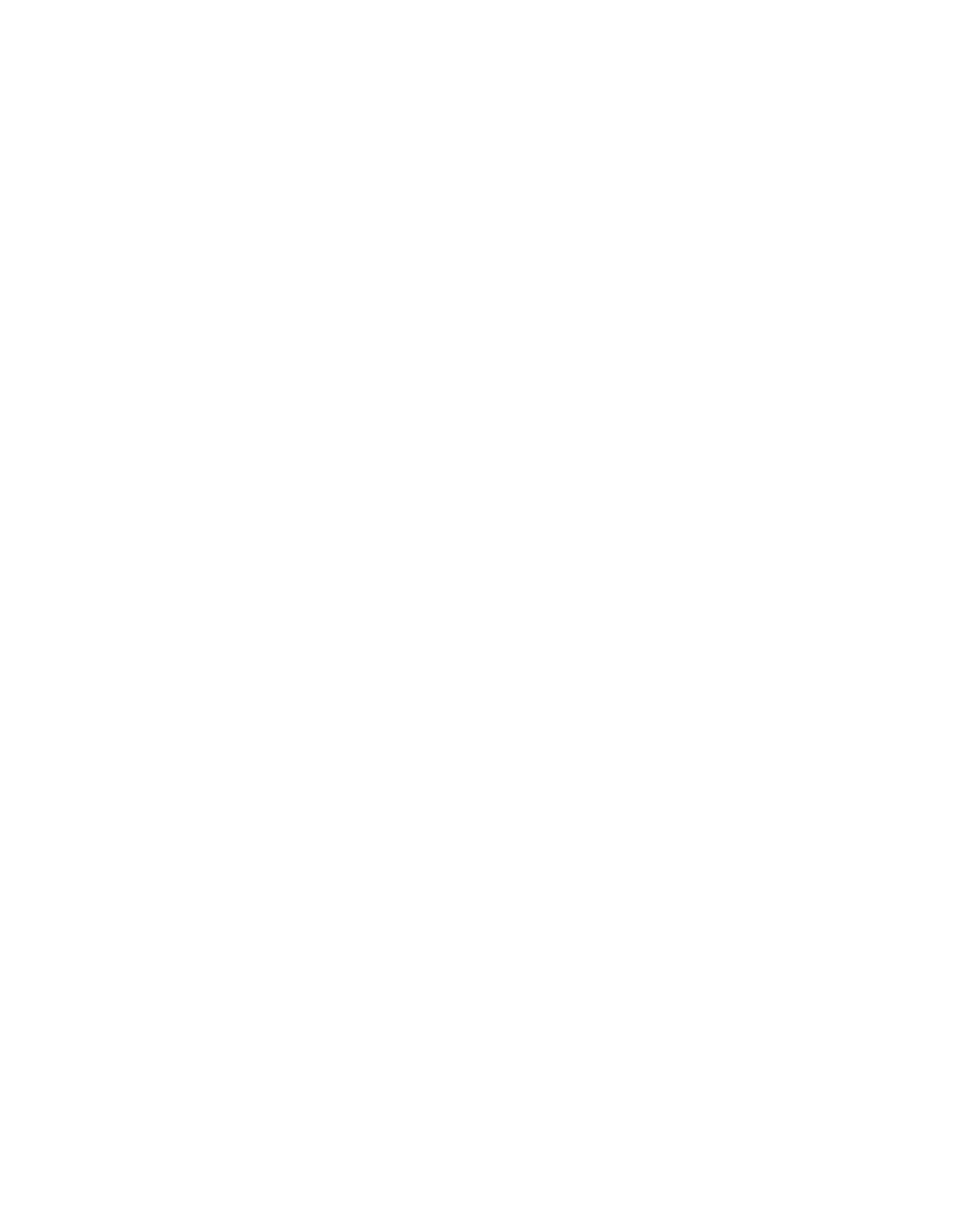### **Background**

Medicare pays managed care plans that participate in the Medicare Advantage (MA) program a monthly capitated amount for each enrollee to provide Medicare-covered services. Each capitated payment has two parts: a base rate and a risk score. CMS determines a plan's base rate using the plan's bid and county benchmarks for the plan's service area. CMS standardizes the base rates using the health status of the national average beneficiary in fee-for-service (FFS) Medicare.<sup>1</sup> CMS then uses a risk score to adjust the standardized base rate for an MA plan up or down for each enrollee, depending on the enrollee's health status relative to the national average. The risk scores are beneficiary-level indexes that indicate the expected Medicare costs for an enrollee relative to the national average FFS beneficiary. How well Medicare's payments to MA plans match their enrollees' costliness depends in large part on how well the risk scores predict the expected costs for the plans' enrollees.

Medicare spending varies widely among beneficiaries. Some of this variation is predictable because it depends on beneficiary characteristics that can be observed, such as age, chronic medical conditions, or historical health care use. The rest of the variation is generally not predictable from information that CMS has available because the variation is due to random medical events, such as a heart attack or hip fracture. The base rates reflect the costs of random events that are part of the MA payments. Risk-adjustment models strive to address predictable spending variation because otherwise MA plans could use beneficiaries' observable characteristics to their advantage through favorable selection—avoiding beneficiaries with certain (unprofitable) attributes and attracting those with favorable (profitable) attributes.

The general purpose of risk adjustment is to accurately predict costs not for a particular person but on average for a group of people with the same attributes that affect health care costs (Newhouse et al. 2012). For enrollees who have the same risk score, payments will be below actual costs for some (that is, the risk model will underpredict costs) and above actual costs for others (that is, the risk model will overpredict costs) but will be accurate on average. This result is a feature of all models that use patients' conditions to predict costs.

While the risk of financial losses provides an incentive for plans to manage their enrollees' conditions to keep their costs down, the risk-adjustment model should avoid systemic underpredictions or overpredictions.

#### **Risk adjusting MA payments: The CMS–HCC model**

Over the years, CMS has used a variety of methods for determining MA enrollees' risk scores. Currently, CMS uses the CMS hierarchical condition category (CMS– HCC) risk-adjustment model, which uses enrollees' demographic characteristics and medical conditions (such as diabetes and stroke) to predict their costliness. CMS draws data for demographic variables—which include age, sex, level of Medicaid benefits (if any), institutional status, eligibility based on disability, and eligibility based on age but originally eligible because of disability—from the year in which beneficiaries' costs are to be predicted (the prediction year). CMS bases each beneficiary's medical conditions (such as diabetes and stroke) on diagnoses recorded on physician, hospital outpatient, and hospital inpatient claims from the year before the prediction year (base year). The CMS–HCC model is prospective, meaning it uses conditions from a base year to predict beneficiary costs in the next year (the prediction year).

CMS groups the diagnoses into broader disease categories called HCCs. In the CMS–HCC model, CMS has aligned some conditions with more than one HCC, which differ by severity of the condition, and CMS has arrayed them in a hierarchy. For example, the CMS–HCC model has three HCCs for diabetes: without complications, with chronic complications, and with acute complications. The "hierarchical" aspect of HCCs means that if a beneficiary's diagnoses map into more than one HCC in a condition hierarchy, CMS applies only the HCC that has the largest effect on the beneficiary's risk score—the highest-severity HCC.

Each demographic and HCC component in the riskadjustment model has a coefficient that represents the expected medical costs associated with that component. CMS estimates these coefficients using FFS Medicare claims data such that all Medicare spending in a year is distributed among the model components. CMS sums the coefficients from the demographic and HCC components that apply to a beneficiary to create the beneficiary's predicted cost.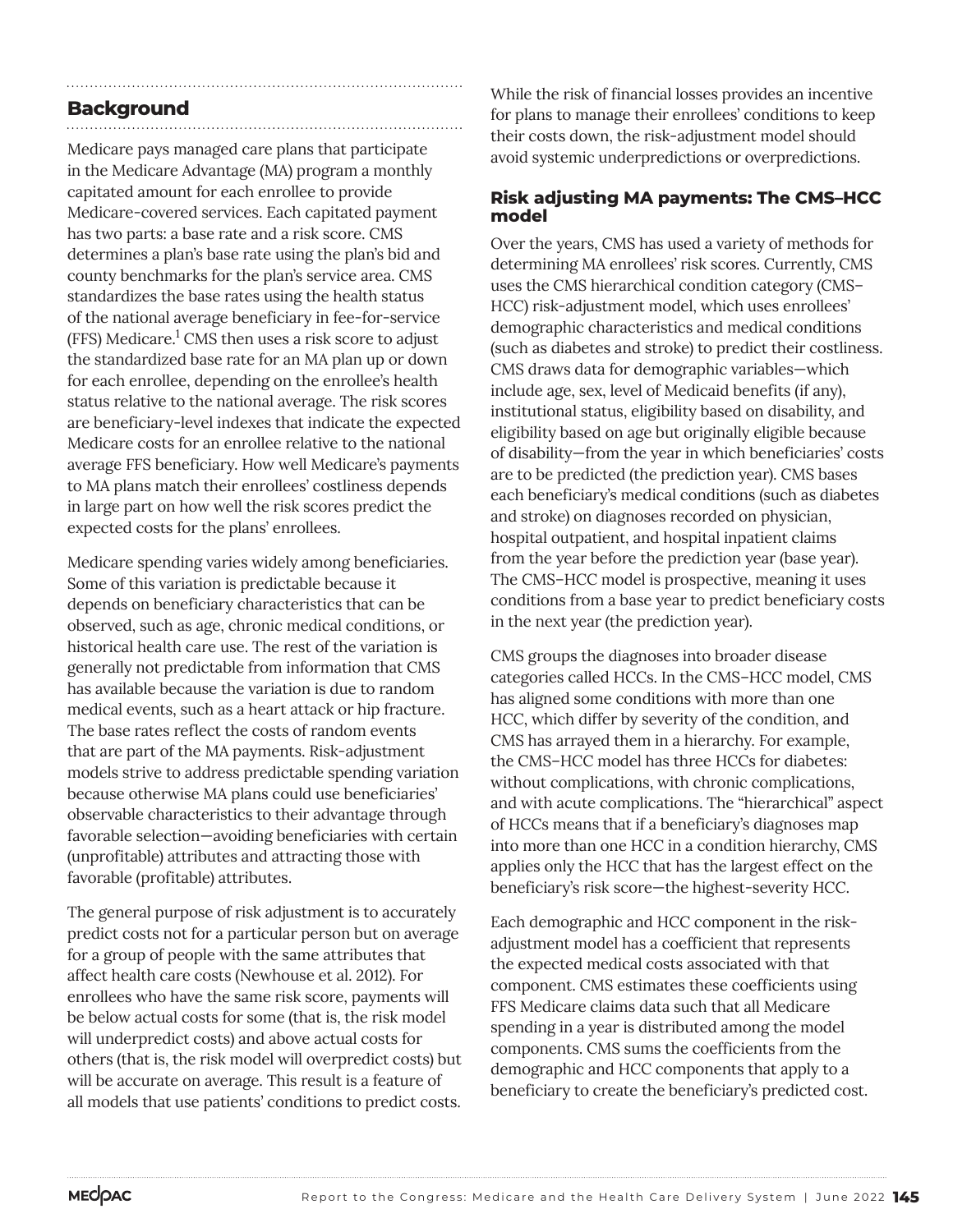CMS calculates a risk score for the beneficiary by dividing the beneficiary's predicted cost by the cost of the national average FFS Medicare beneficiary. Hence, the risk score indicates the percentage difference between the beneficiary's expected cost and the cost of the national average FFS beneficiary. For example, if a beneficiary has a risk score of 1.65, the beneficiary's expected cost is 65 percent higher than the national average cost.

#### **Optimizing risk adjustment for payment accuracy**

CMS regularly updates the CMS–HCC model with more recent data to ensure that the risk scores reflect recent treatment costs. In addition, since the full implementation of the CMS–HCC riskadjustment model in 2007, CMS has made the following modifications to improve how well the model predicts health care costs:

- *• Revised the mapping of diagnosis codes to HCCs.* A team of clinicians developed a mapping of all International Classification of Diseases, Ninth Revision, Clinical Modification (ICD–9–CM) diagnosis codes to HCCs and, later, a mapping of all ICD–Tenth Revision (10)–CM diagnosis codes to HCCs. Over time, CMS has revised this mapping to group diagnosis codes into more similar groups based on treatment costs or diagnosing patterns.
- *• Added and deleted HCCs.* In developing the model, CMS determined which HCCs influence overall health care costs for a beneficiary in the prediction year by identifying those that improve the overall predictive power of the model or that improve payment accuracy for certain groups when included in the model. CMS includes in the model only those HCCs that meet a threshold of influence and other criteria (such as diagnostic specificity). Over time, CMS has made improvements to the model by adding and deleting individual HCCs.
- *• Added a count of HCCs.* The CMS–HCC model has always included "interactive variables" that are designed to address the higher costs that sometimes occur when a beneficiary has multiple conditions or when beneficiaries who are disabled have certain conditions. For example, the average

cost of treating beneficiaries with diabetes *and* congestive heart failure is higher than the sum of the average cost of treating beneficiaries with diabetes only and the average cost of treating beneficiaries with congestive heart failure only. In addition to the existing interactive variables, CMS is phasing in a set of HCC count variables to address the higher costs that occur for beneficiaries with four or more HCCs.

*• Stratified populations.* Initially, CMS used distinct versions of the CMS–HCC model for new enrollees (who do not have a full calendar year of diagnostic data), beneficiaries with end-stage renal disease, and all other beneficiaries. For all other beneficiaries, CMS used models that calculated separate risk scores for beneficiaries residing in the community and for those residing in an institution (on a monthly basis) and used a set of variables within the model to account for the higher health care costs of beneficiaries who are disabled and those who are eligible for Medicaid benefits (dually eligible beneficiaries). In 2017, CMS significantly improved the model's accuracy by stratifying community-residing beneficiaries based on eligibility for Medicaid benefits (full, partial, or no benefits) and Medicare eligibility status (beneficiaries 65 or older are eligible based on age and younger beneficiaries are eligible based on disability).

In general, the CMS–HCC model succeeds at avoiding systemic underpayments and overpayments for many populations (Medicare Payment Advisory Commission 2020). The changes by CMS since full implementation of the CMS–HCC model in 2007 have improved how well the model predicts costs for specific groups. CMS has not yet tried to improve how well the model performs for the population as a whole, which is reflected in the small increase in the model's  $R^2$  (a statistical measure of how much of the variation in beneficiaries' costliness is explained by the riskadjustment model) from 0.11 to 0.13 as a result of these improvements. In this chapter, we seek to improve the model's performance for the whole population by reducing the influence of outliers—beneficiaries with the largest prediction errors in the current riskadjustment model—on the model's coefficients, thereby improving payment accuracy.

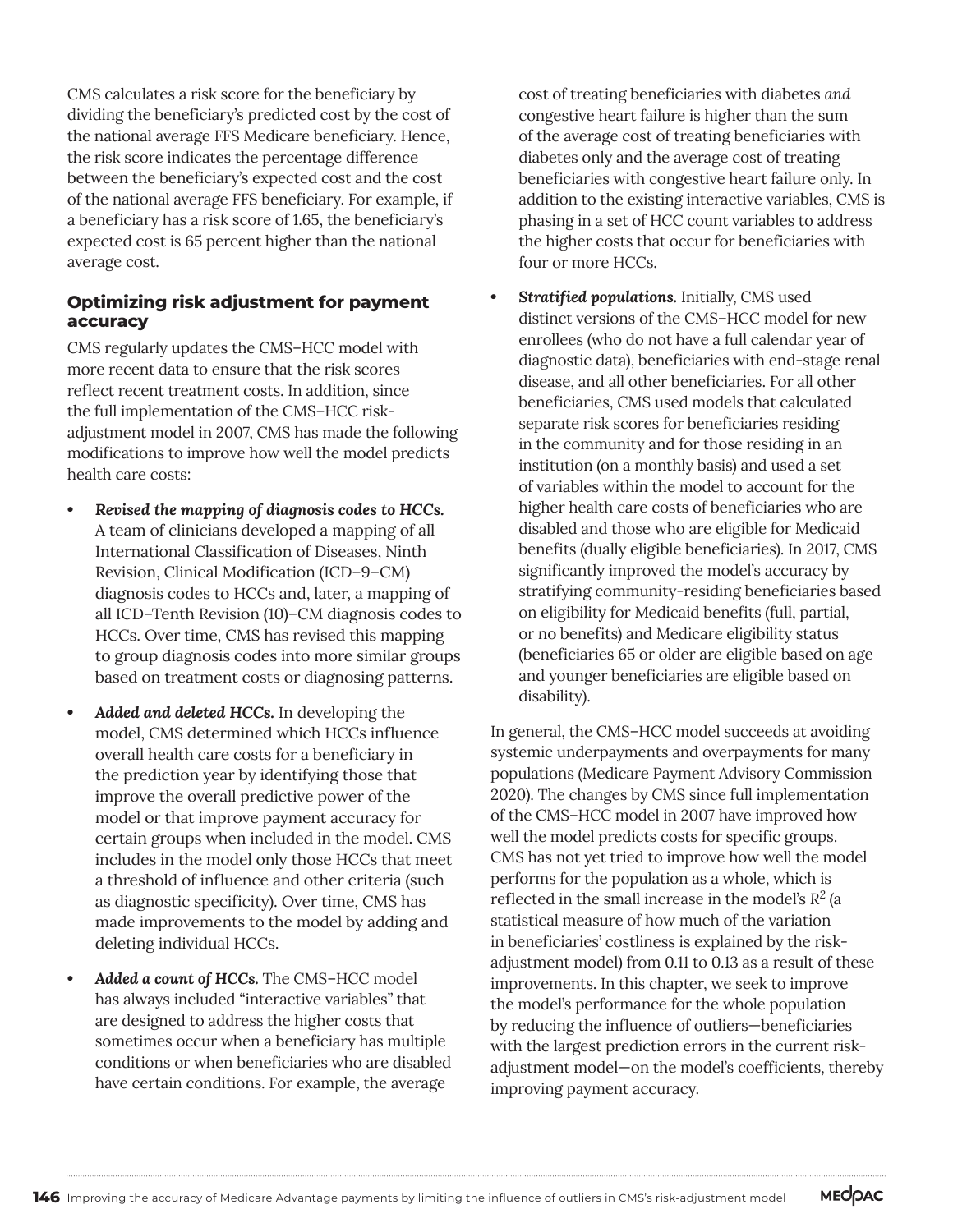# **Outlier costs in CMS's risk-adjustment model undermine payment accuracy**

CMS uses a regression to estimate the size of each demographic and HCC coefficient in the CMS–HCC model. The model estimation essentially allocates each FFS beneficiary's annual Medicare costs to the model's demographic and HCC components such that all costs are accounted for by the model coefficients applied to a given beneficiary. Because the regression is run using all FFS beneficiaries, each coefficient represents the average annual Medicare spending (across all FFS beneficiaries) associated with the demographic characteristic or HCC.

A small share of beneficiaries have annual Medicare costs that are very high or very low. Including these outlier beneficiaries in the risk model estimation introduces bias in the coefficients and generates payment inaccuracy. Consider a simplified hypothetical example in which a beneficiary who is 75 and has four HCCs and actual medical costs of \$1.5 million is added to the model estimation population. In this case, the age coefficient and each of the four HCC coefficients are associated with about \$300,000 in costs (\$1.5 million / 5 coefficients = \$300,000 on average). If one of these HCCs has 10,000 other beneficiaries with an average cost of \$3,000 associated with the HCC, adding the outlier beneficiary to the estimation increases the average HCC cost to \$3,030 (calculation: [(10,000 ×  $$3,000 + 1 \times $300,000) / 10,001] = $3,030$ .<sup>2</sup>

In addition to introducing bias to the coefficients applicable to the outlier beneficiary, the coefficients for other HCCs are also biased by adding the outlier beneficiary to the model estimation population. CMS first calculates HCC coefficients in dollar terms, then divides them by the average annual Medicare costs among FFS beneficiaries (so that that average risk score is 1.0). Adding the outlier beneficiary increases that average annual Medicare cost so that other HCC coefficients are lower. For example, an HCC with average costs of \$2,000 has a coefficient of 0.200 when the average annual Medicare cost is \$10,000 but has a coefficient of 0.199 if the per capita average annual Medicare costs increase to \$10,001.

For simplicity, we used a beneficiary with very high annual medical costs in the hypothetical example

above. However, the beneficiaries who cause the most bias in coefficients are those with the largest differences in predicted and actual costs. (Model coefficients would not be biased by a beneficiary with very high costs if those costs were perfectly accounted for by the model's variables.) We note that both large overpredictions (predicted costs much larger than actual costs) and underpredictions (predicted costs much smaller than actual costs) can bias coefficients.

Finally, as we explained earlier, risk adjustment seeks to accurately predict average costs for a group of beneficiaries with the same attributes. If the risk model's coefficients are biased (some produce overpayments and others produce underpayments), a plan could experience financial gains or losses depending on whether their enrollees disproportionately have coefficients that overpay or underpay. The potential gains or losses give plans incentive to attract or avoid beneficiaries who have particular conditions, based on whether the condition has a coefficient that is too high or too low.

# **Using principles of reinsurance and repayment to limit the effect of outlier prediction errors in the risk-adjustment model**

Many insurance markets use a system of reinsurance and repayments to address beneficiaries with outlier costs. Reinsurance provides additional payments for plan enrollees with medical costs that are much greater than premium payments, and repayments recoup payments from plans for enrollees whose medical costs are much less than premium payments to plans. In these markets, reinsurance and repayments often operate as a system of financial transfers that occur after an initial set of premium payments to plans. In MA, however, medical cost data are not available to serve as a basis for determining reinsurance and repayment amounts.

McGuire, Schillo, and van Kleef developed a method of reinsurance and repayment and described how it would improve risk adjustment in several health insurance markets (McGuire et al. 2020). However, the method used by McGuire, Schillo, and van Kleef would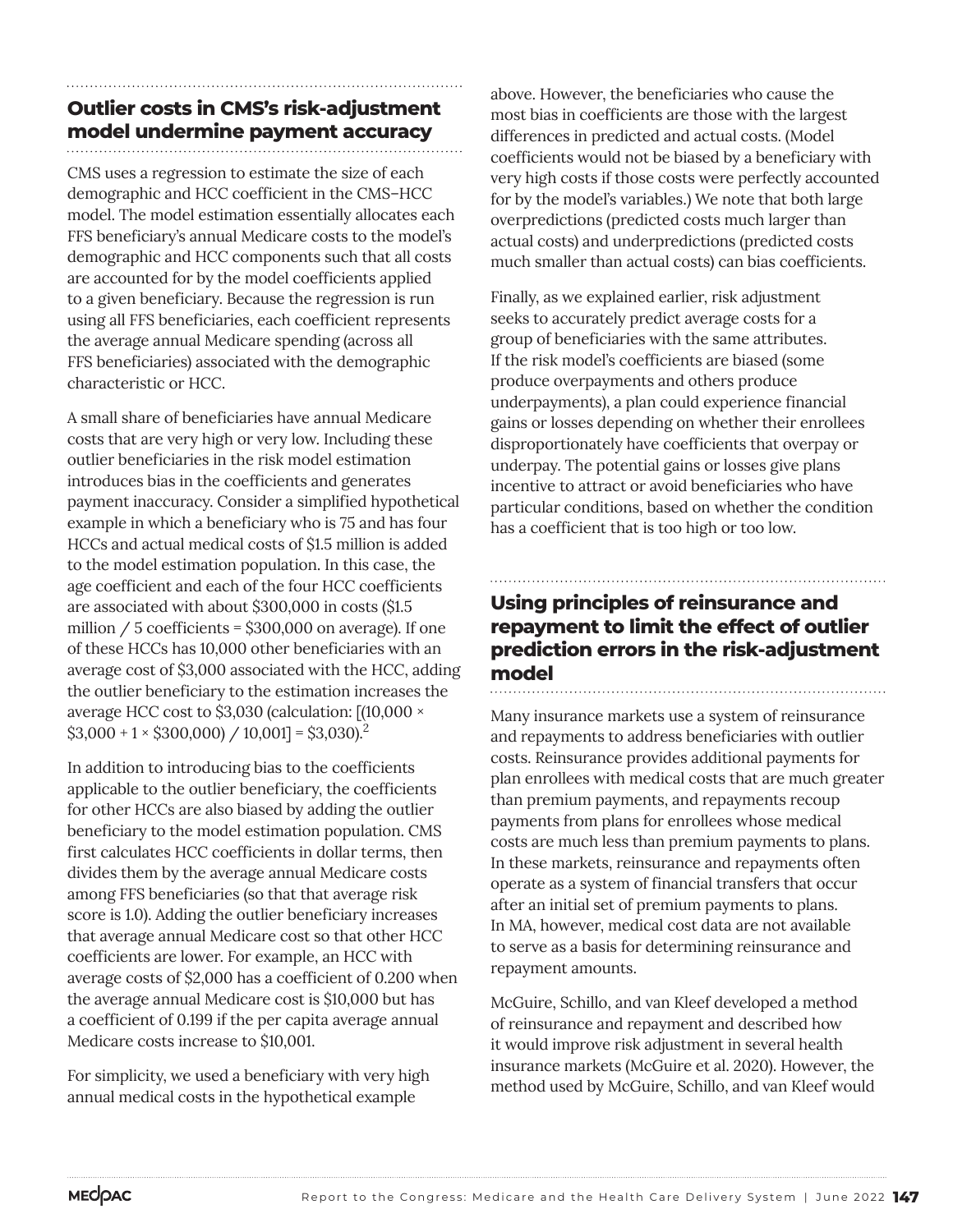require explicit redistributions of payments among MA plans, which is not administratively feasible. Instead, we utilized a modified version of their method. This method incorporates the principles of reinsurance and repayment and focuses on the largest prediction errors (both overpredictions and underpredictions), in which the difference between the annual cost for a beneficiary predicted by the model (through a risk score) and the actual annual cost for that beneficiary is large. But rather than using actual financial transfers to redistribute payments among plans through a system of reinsurance and repayments, the method redistributes a share of annual beneficiary costs in the FFS data used to estimate the risk-adjustment model coefficients and does not require any change to the flow of funds from CMS to MA plans (i.e., no payment withholds, subsequent reconciliations, or changes to the payment process).

The redistribution of costs in the FFS data targets the most extreme prediction errors, affecting a small fraction of beneficiaries. However, these extreme prediction errors can distort the model coefficients and reduce the accuracy of all beneficiaries' risk scores. For beneficiaries with the largest underpredictions (predicted costs lower than actual costs), we applied a loss limit such that if hypothetical reinsurance payments were provided to cover all losses above the loss limit, the total amount of reinsurance payments would equal 2 percent of all costs. Similarly, for beneficiaries with the largest overpredictions (predicted costs higher than actual costs), we applied a gain limit such that if hypothetical repayments were required to recoup all gains above the gain limit, the total amount of repayments would equal 2 percent of all costs. The size of the redistribution of costs could be smaller or larger, but the redistribution should net to zero so that the modification of risk model estimation is revenue neutral.

A benefit of this approach to addressing large prediction errors is that it would improve the performance of the CMS–HCC model without additional burden on plans and beneficiaries to provide additional data. In addition, CMS would continue to use a risk-adjustment model that is familiar, straightforward, and easy to understand.

To apply the loss and gain limits, we adjusted the actual cost data for the affected beneficiaries so that the beneficiary's prediction error does not exceed the loss or gain limit. After we applied the cost redistribution to beneficiaries' cost data, we re-estimated the coefficients for all the model's variables using the redistributed cost data, which optimizes all the model's coefficients and improves the accuracy of risk scores for all beneficiaries.

We used the following steps to implement this method:

- 1. We divided our analytic sample into two subsamples: The estimation sample and the evaluation sample.
- 2. Using the estimation sample, we estimated coefficients for all variables in the standard CMS– HCC model using actual (nonredistributed) cost data.
- 3. We predicted costs for each beneficiary on the estimation sample using the coefficients from (2) and then calculated prediction errors by subtracting actual costs from predicted costs for each beneficiary.
- 4. We applied a loss limit to the beneficiaries with the largest underpredictions—largest differences in actual costs minus predicted costs—by reducing actual costs so that the total adjustment equals 2 percent of all costs.
- 5. We applied a gain limit to the beneficiaries with the largest overpredictions—largest differences in predicted costs minus actual costs—by increasing actual costs so that the total adjustment equals 2 percent of all costs.
- 6. We re-estimated coefficients for all the model's variables using the redistributed cost data (with loss and gain limits applied), producing the optimized coefficients.
- 7. Using the evaluation sample, we evaluated how well the model with optimized coefficients performs in terms of predictive accuracy.

The text box provides a detailed description of our method.

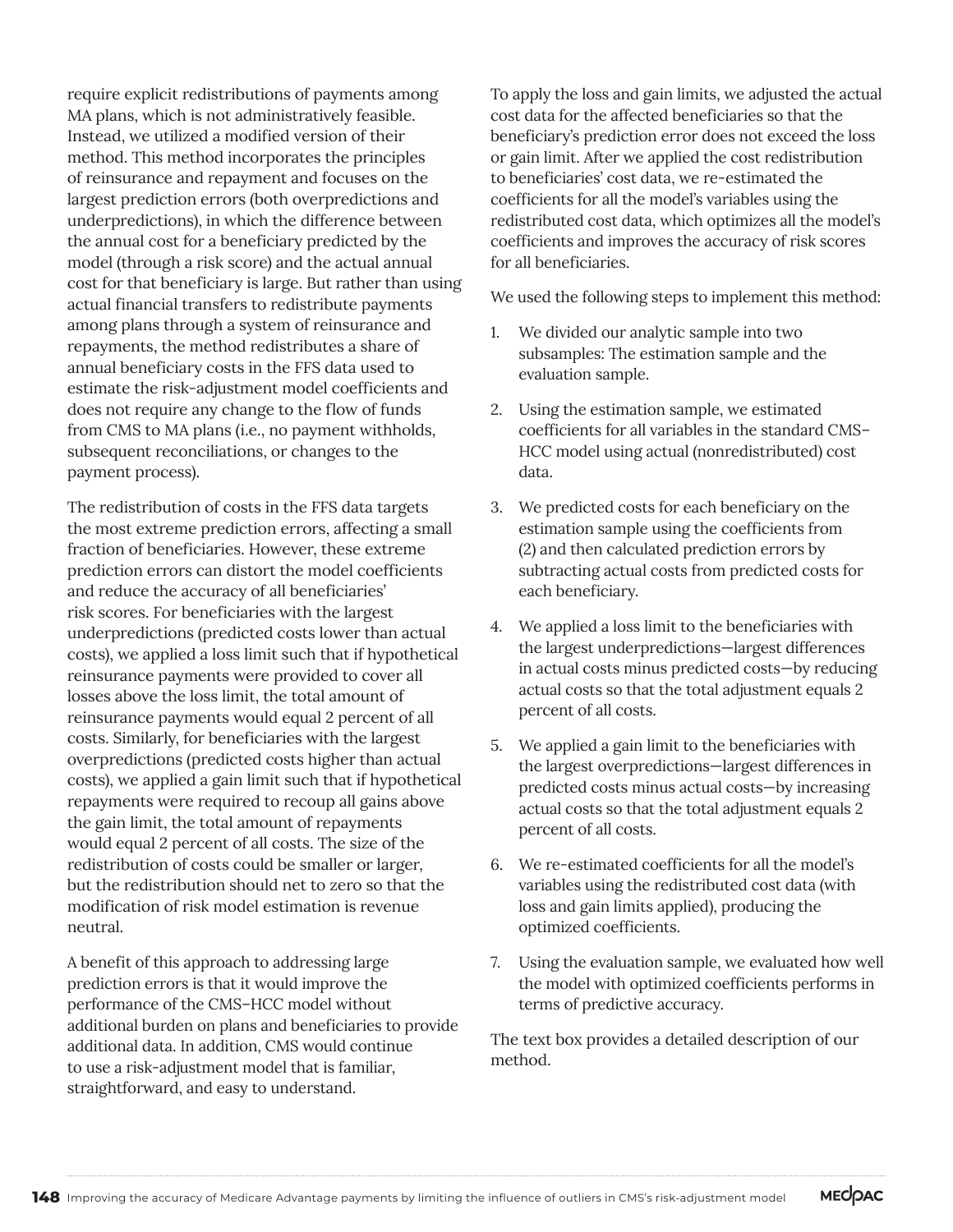#### **Method for analyzing the effects of limiting outliers in the CMS hierarchical condition category model**

In our analysis evaluating the effects of limiting<br>
outliers in the CMS hierarchical condition<br>
category (CMS–HCC) model estimation, we used<br>
a varyion of the CMS–HCC model that CMS used  $\blacksquare$  n our analysis evaluating the effects of limiting outliers in the CMS hierarchical condition a version of the CMS–HCC model that CMS used to risk adjust Medicare Advantage (MA) payments in 2019 for beneficiaries who were age 65 or older and not eligible for both Medicare and Medicaid. CMS named this version of the CMS–HCC model V23.<sup>3</sup> Use of V23 required us to use an analytic file that included Medicare beneficiaries who met these criteria:

- enrolled in both Part A and Part B of fee-forservice (FFS) Medicare during all 12 months of 2018,
- enrolled in FFS Medicare for at least one month in 2019,
- eligible for Medicare based on age (age 65 or older),
- not indicated as being in a long-term care institution, and
- did not receive Medicaid benefits.

We used our analytic file of 20.4 million beneficiaries in a seven-step method to estimate and evaluate the effects of limiting outliers. In step 1, we divided the analytic file into two files—an estimation sample and an evaluation sample—that had approximately the same number of records (about 10.2 million). We used the estimation sample for steps 2-6 and the evaluation sample for step 7.

In step 2, we used the estimation sample in a weighted least squares regression to estimate a standard version of V23. The explanatory variables in model V23 include 14 age/sex categories (7 age categories for men and 7 age categories for women); 83 HCCs; 6 disease interaction terms; and 2 indicators for whether a beneficiary was originally eligible for Medicare based on disability (one for men, one for women).

We used the coefficients from the estimated V23 model to produce predicted costs for each beneficiary in the estimation file. We calculated the difference between each beneficiary's actual costs and their predicted costs—the prediction error—which indicates how much a plan would gain or lose financially on that beneficiary (step 3). We sorted beneficiaries with an underprediction from largest to smallest, and through an iterative process we identified a *loss limit* of \$106,512. We reduced the actual costs of beneficiaries who had underpredictions greater than the loss limit (0.4 percent of beneficiaries in the estimation file) so that the sum of the cost reductions equaled 2 percent of the total costs among all beneficiaries in our estimation file (step 4).<sup>4</sup>

We sorted beneficiaries with an overprediction from largest to smallest overprediction and used an iterative process to identify a gain limit of \$25,268. We increased the actual costs of beneficiaries who had overpredictions greater than the gain limit (1.8 percent of beneficiaries in the estimation file) so that the sum of the cost increases equaled 2 percent of the total costs among all beneficiaries in our estimation file (step  $5$ ).<sup>5</sup> We made no adjustments to actual costs for beneficiaries not affected by the loss or gain limits.

We used the adjusted costs in a new regression to re-estimate the V23 model. We performed an iterative process in which we calculated new loss and gain limits with each iteration, calculated adjusted costs based on the new limits, and then reestimated the V23 model based on the new adjusted costs. We continued the iterative process until the change in the loss and gain limits was less than \$1 from one iteration to the next (step 6).<sup>6</sup>

Finally, we used the evaluation sample to evaluate how well the two models that we estimated—the standard CMS–HCC model and the re-estimated version with the adjusted costs—perform in terms of predicting beneficiaries' costs (step 7). ■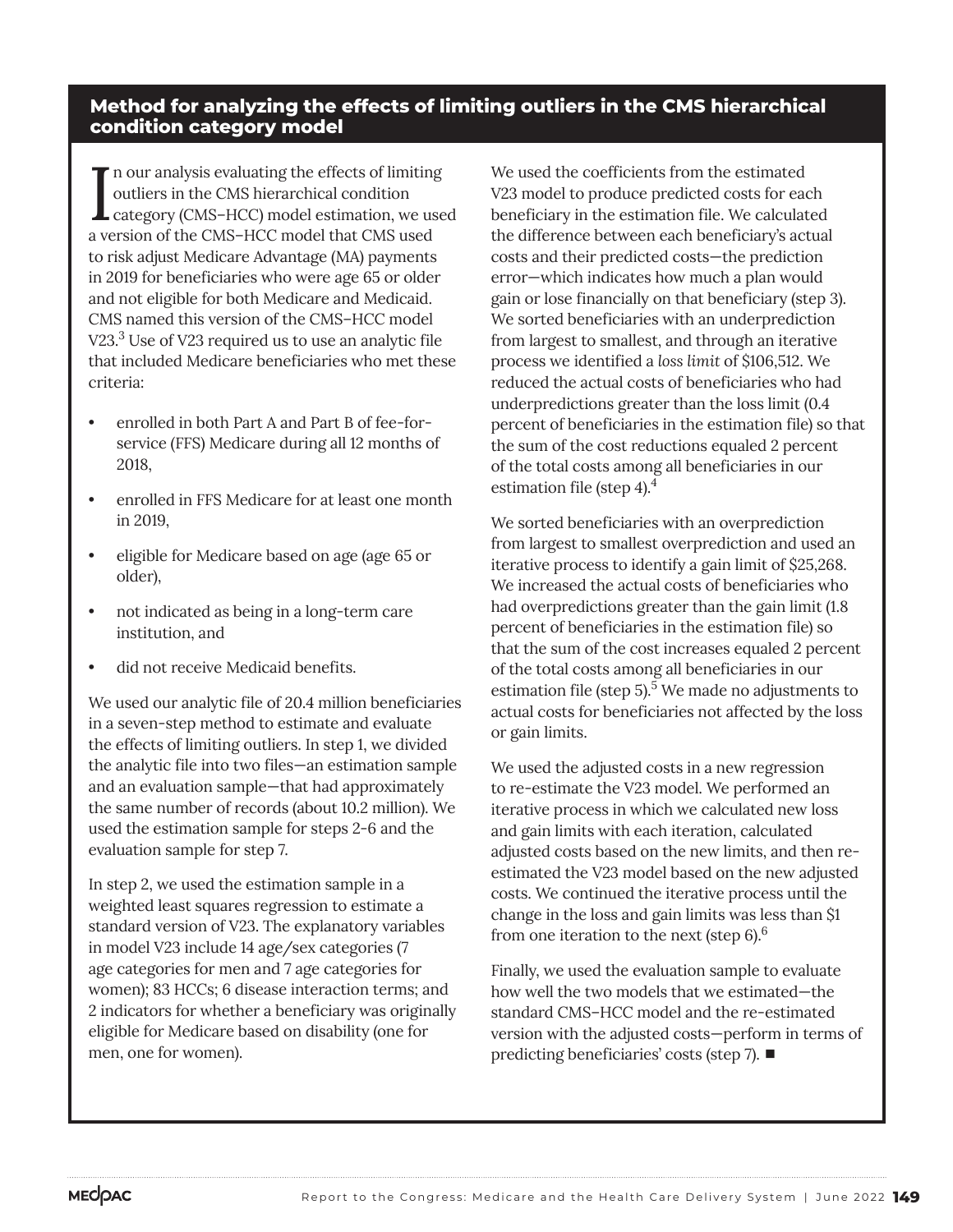#### **5–1 Risk-adjustment model prediction improves when using a modified model that limits the influence of outlier predictions**

| <b>Statistical measure</b>   | <b>Result from</b><br>standard model | <b>Result from</b><br>modified model |  |
|------------------------------|--------------------------------------|--------------------------------------|--|
| $R^2$                        |                                      | N 19                                 |  |
| Cumming's prediction measure |                                      | 0.16                                 |  |

Note: The modified model is designed to mitigate the effects of unusually large underpredictions and overpredictions on the model's predictive power. A higher *R2* and Cumming's prediction measure indicate better predictive power.

Source: MedPAC analysis of the version of the CMS hierarchical condition category (HCC) model that CMS used to risk adjust Medicare Advantage payments in 2019 and analysis of that version of the CMS–HCC model with a modification to limit the effects of outliers. Data used in this analysis include standard analytic claims files from 2018, the Common Medicare Enrollment file, and the Medicare risk-adjustment file for 2019.

# **Limiting the effect of outlier predictions would substantially improve the model's predictive power**

The purpose of this analysis was to evaluate how well adjusting the costs during model estimation for beneficiaries who have the largest underpredictions and overpredictions would improve the predictive power of the CMS–HCC model. To evaluate how well predicted costs aligned with actual costs across the beneficiaries in our analytic file, we used two measures of overall model fit: the  $R^2$  statistic and the Cumming's prediction measure (CPM), which is a linear version of the  $R^2$ <sup>7</sup> To calculate the  $R^2$  for both the standard model and the modified model, we simply used the *R<sup>2</sup>* statistics produced by the regressions that we used to estimate the coefficients for these two models.<sup>8</sup>

We found that the version of the modified V23 model. which limits the influence of outliers, performed better than the standard version of V23. The *R<sup>2</sup>* we calculated from our evaluation file increased from 0.13 under the standard model to 0.19 under the modified version, a 43 percent increase (Table 5-1). This result indicates that the modified version accounts for 43 percent more variation in beneficiaries' actual costs compared with the variation accounted for by the standard version, a major improvement in model accuracy.<sup>9</sup> We also found that the CPM increased by a smaller amount—from

0.13 to 0.16—from the standard version to the modified version (Table 5-1).<sup>10</sup>

The improvement in predictive power as measured by the *R<sup>2</sup>* is larger than all of CMS's prior model enhancements since 2007 combined, which collectively increased the share of cost variation explained by the model from 0.11 to 0.13 (Centers for Medicare & Medicaid Services 2021). The improvement in the *R<sup>2</sup>* observed with the modified V23 version is also larger than the increase resulting from other suggested changes to the CMS–HCC model. For example, Frogner and colleagues evaluated the effects of adding the number of chronic conditions for each beneficiary and using two years of diagnosis data to determine beneficiaries' HCCs rather than a single year of data, which CMS currently uses (Frogner et al. 2011). By incorporating the number of chronic conditions for each beneficiary and using two years of diagnosis data in the model they evaluated, they increased the  $R^2$  of the model from  $0.101$  to  $0.104$ .<sup>11</sup>

By limiting the influence of outliers (reducing the largest prediction errors, which account for much of the aggregate prediction errors), our method produces greater improvement in  $R^2$  relative to the prior improvements to the CMS–HCC model, which focused on subsets of the Medicare population that may or may not have large prediction errors.

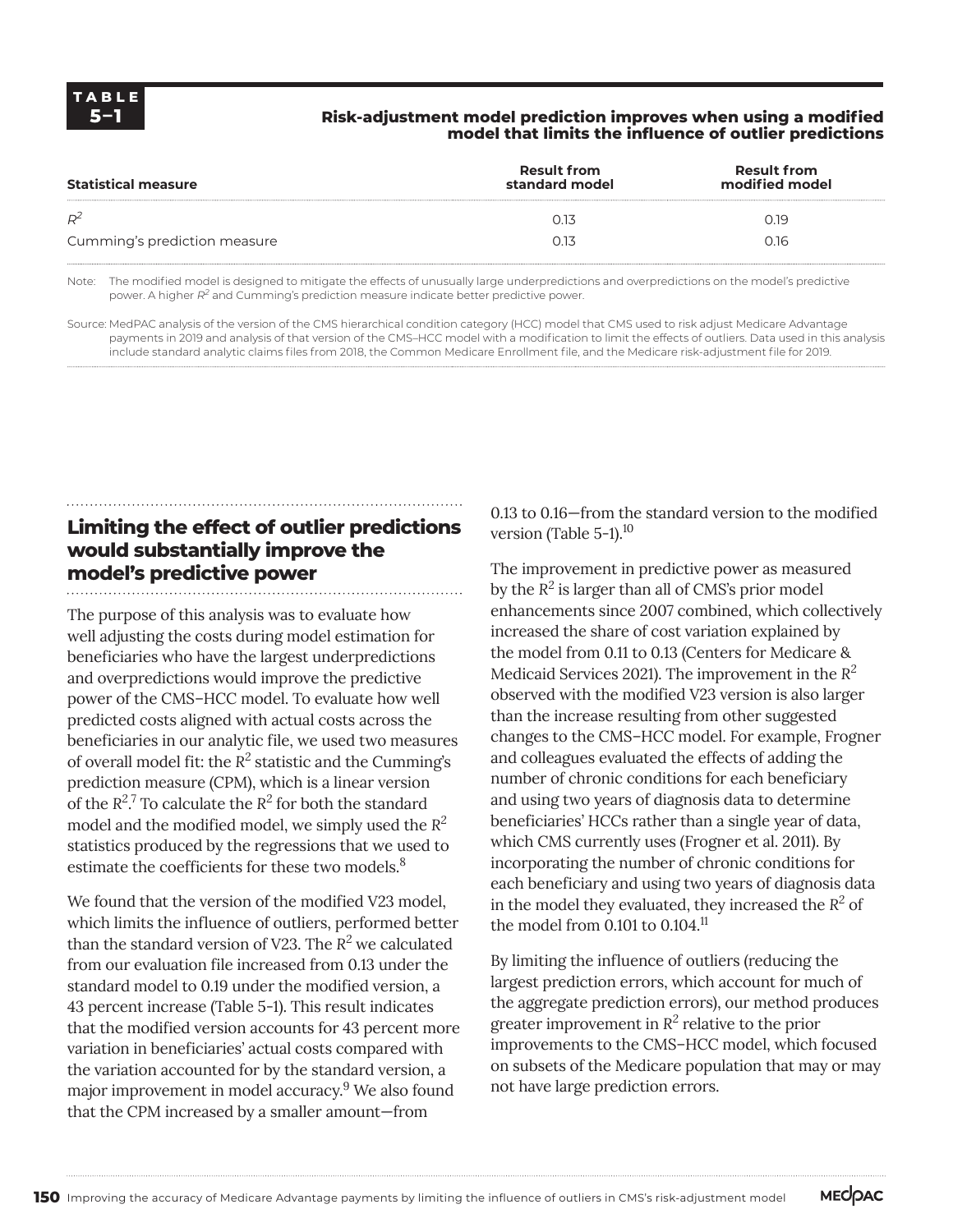#### **Modified CMS–HCC model improved cost prediction for the costliest beneficiaries and for those with large prediction errors**

The primary purpose of limiting the influence of outliers during model estimation is to improve payment accuracy for the beneficiaries whose costs reflect the largest prediction errors, so it is vital that the modified model perform better than the standard model for the largest errors. To evaluate how well the models predict costs for these outliers, we calculated predictive ratios (PRs) for beneficiaries who have the lowest and highest spending and the largest prediction errors (both underpredictions and overpredictions) under the standard model and the modified model. PRs are the ratio of costs for a group of beneficiaries predicted by a risk-adjustment model to the actual costs for that group. PRs less than 1.0 indicate that the model underpredicts the costs for that group, and PRs greater than 1.0 indicate that the model overpredicts costs. The closer the PR is to 1.0 for a group of beneficiaries, the better the model has predicted the costs for the group. For example, both a PR increase from 0.8 to 0.9 and a PR decrease from 1.2 to 1.1 represent improvements in the model's prediction.

We stratified beneficiaries' actual Medicare costs used to estimate the standard CMS–HCC model into percentiles. We found that, relative to the standard model, the modified model produced small improvements in the PRs for most of the spending categories. For example, for the beneficiaries who have spending between the 40th percentile and 60th percentile, the PR decreased by 8 percent from 2.99 under the standard model to 2.76 under the modified model (Table 5-2, p. 152). However, the improvement for the beneficiaries with the highest spending (the 99th percentile) was greater: The PR increased by 28 percent, from 0.14 to 0.18. We also found improvements in PRs under the modified model for beneficiaries who had the largest underpredictions and overpredictions under the standard model. For the beneficiaries with the 1 percent largest underpredictions, the PR improved by 20 percent, from 0.13 to 0.16. For the beneficiaries with the 1 percent largest overpredictions, the PR improved from 6.4 to 2.0, a decrease of 68 percent. The strong improvement in the PRs for the beneficiaries who have the highest spending, the largest underpredictions, and the largest overpredictions indicates that the modified version

substantially improves cost predictions for outliers, which leads to better overall model performance.

Studies have used PRs to show that the standard CMS–HCC model predicts costs very accurately for groups of beneficiaries defined by their medical conditions (Centers for Medicare & Medicaid Services 2018, Centers for Medicare & Medicaid Services 2016, Medicare Payment Advisory Commission 2020, Medicare Payment Advisory Commission 2014, Medicare Payment Advisory Commission 2012, Pope et al. 2004). To allay concerns that the modified model might not perform as well as the standard model in terms of predicting costs for specific medical conditions, we evaluated how well both models perform in predicting total costs for beneficiaries who have any of these common conditions: cancer, acute myocardial infarction, diabetes, congestive heart failure, chronic obstructive pulmonary disease, or stroke. For each of these conditions, the PR is 1.0 under both the standard model and the modified model. These results indicate that both versions of the model pay accurately, on average, for beneficiaries who have these conditions (Table 5-2, p. 152).

#### **The modified CMS–HCC model explained a greater amount of cost variation for 15 common medical conditions**

We have shown that limiting outlier prediction errors reduces the extent of large overpredictions and underpredictions under the CMS–HCC model and improves model performance overall. Given these results, we are certain that optimized coefficients reduce aggregate prediction errors across all HCCs; however, it is possible that the optimized coefficients increase prediction errors for a minor share of beneficiaries. In this situation, there is a theoretical concern that the optimized coefficient for an individual HCC produces larger aggregate prediction errors than the standard model coefficient, thereby allowing more opportunities for plans to attract favorable risks and avoid unfavorable risks.

We investigated how the method for limiting outlier prediction errors affects the amount of cost variation explained in 15 common HCCs. We found that in all 15 HCCs, the amount of cost variation explained is higher (the prediction errors are lower) under the modified model relative to the standard model. Using CPM as the measure, we found that the increase in variation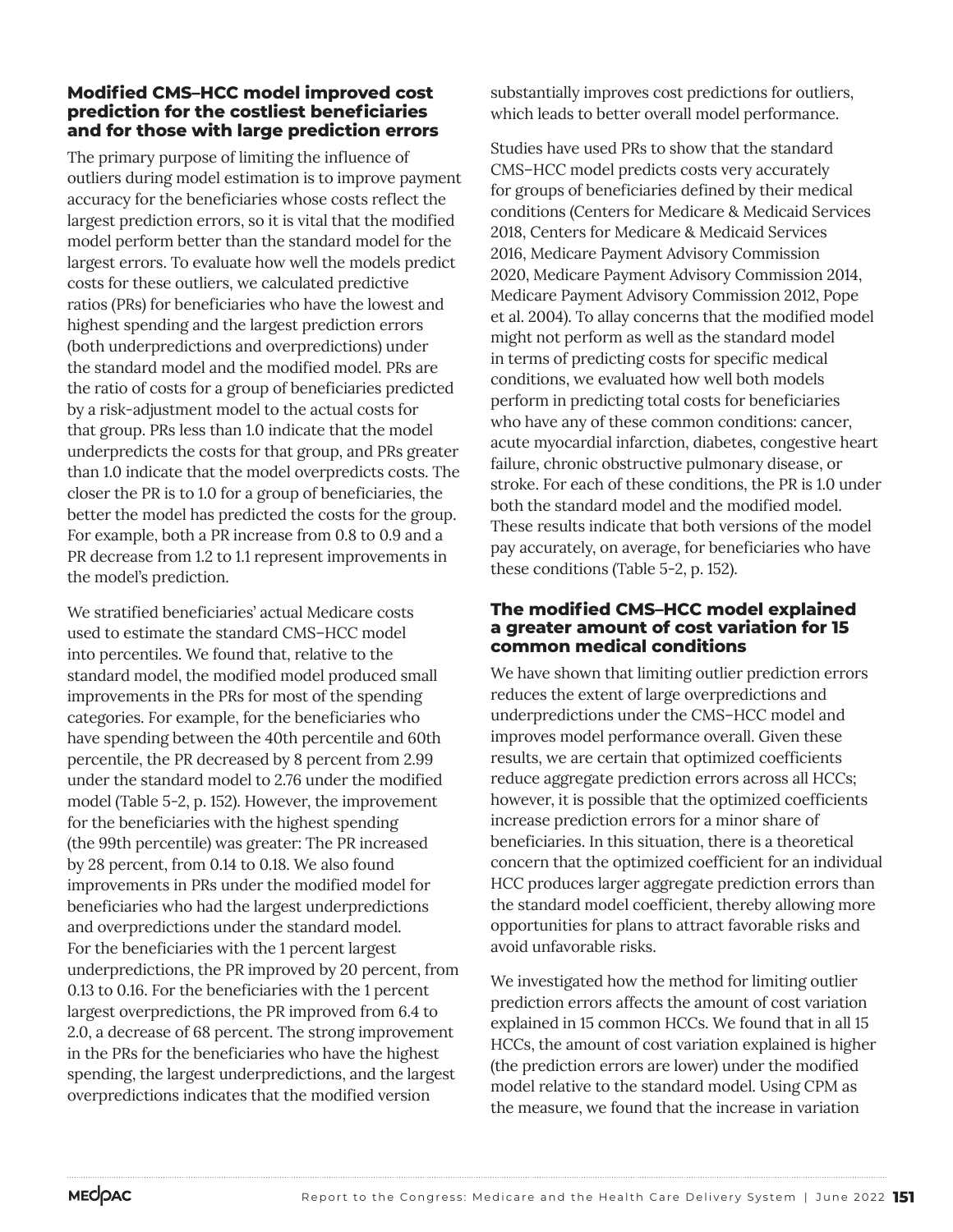#### **Limiting the influence of outlier predictions would improve model performance for the costliest beneficiaries and for those with large prediction errors**

| <b>Beneficiary category</b>      | <b>Predictive ratio from</b><br>standard model | <b>Predictive ratio from</b><br>modified model |  |
|----------------------------------|------------------------------------------------|------------------------------------------------|--|
| Percentile of payment-year costs |                                                |                                                |  |
| 0 to 10th percentile             | 32.05                                          | 24.69                                          |  |
| 10th to 20th percentile          | 10.80                                          | 9.57                                           |  |
| 20th to 40th percentile          | 5.55                                           | 5.03                                           |  |
| 40th to 60th percentile          | 2.99                                           | 2.76                                           |  |
| 60th to 80th percentile          | 1.54                                           | 1.46                                           |  |
| 80th to 95th percentile          | 0.59                                           | 0.59                                           |  |
| 95th to 99th percentile          | 0.27                                           | 0.28                                           |  |
| 99th percentile or higher        | 0.14                                           | 0.18                                           |  |
| Prediction error                 |                                                |                                                |  |
| 1% largest underpredictions      | 0.13                                           | 0.16                                           |  |
| 1% largest overpredictions       | 6.4                                            | 2.0                                            |  |
| Conditions                       |                                                |                                                |  |
| Cancer                           | 1.00                                           | 1.00                                           |  |
| AMI                              | 1.00                                           | 1.00                                           |  |
| <b>Diabetes</b>                  | 1.00                                           | 1.00                                           |  |
| <b>CHF</b>                       | 1.00                                           | 1.00                                           |  |
| COPD                             | 1.00                                           | 1.00                                           |  |
| Stroke                           | 1.00                                           | 1.00                                           |  |

Note: AMI (acute myocardial infarction), CHF (congestive heart failure), COPD (chronic obstructive pulmonary disease). "Payment-year costs" are beneficiaries' costs from the year in which Medicare Advantage payments would be determined. The table shows predictive ratios (PRs) for total Medicare costs for several categories of beneficiaries. PRs closer to 1.0 indicate greater accuracy. PRs below 1.0 indicate underpredictions on average for the category, and PRs greater than 1.0 indicate overpredictions on average for the category.

Source: MedPAC analysis of the version of the CMS hierarchical condition category (HCC) model that CMS used to risk adjust Medicare Advantage payments in 2019 and analysis of that version of the CMS–HCC model with modifications to reduce the effects of outliers. Data used in this analysis include standard analytic claims files from 2018, the Common Medicare Enrollment file, and the Medicare risk-adjustment file for 2019.

explained ranged from about 11 percent for HCC 12 (breast, prostate, and other cancers) to about 35 percent for HCC 86 (acute myocardial infarction) (Table 5-3). The key point, however, is that the amount of cost variation explained increased under the modified model in all 15 HCCs.

#### **Effects of using different gain and loss limits**

We also evaluated how our results would differ if we used different gain limits and loss limits that would

result in different percentages of total costs being redistributed during model estimation. Specifically, we evaluated the effects of gain and loss limits that would result in 1 percent and, separately, 3 percent of costs being redistributed during model estimation.

#### **Effects of redistributing 1 percent of total spending during model estimation**

We found that a system that redistributes 1 percent of total spending during model estimation would require a loss limit of \$147,617 and a gain limit of \$30,635. Under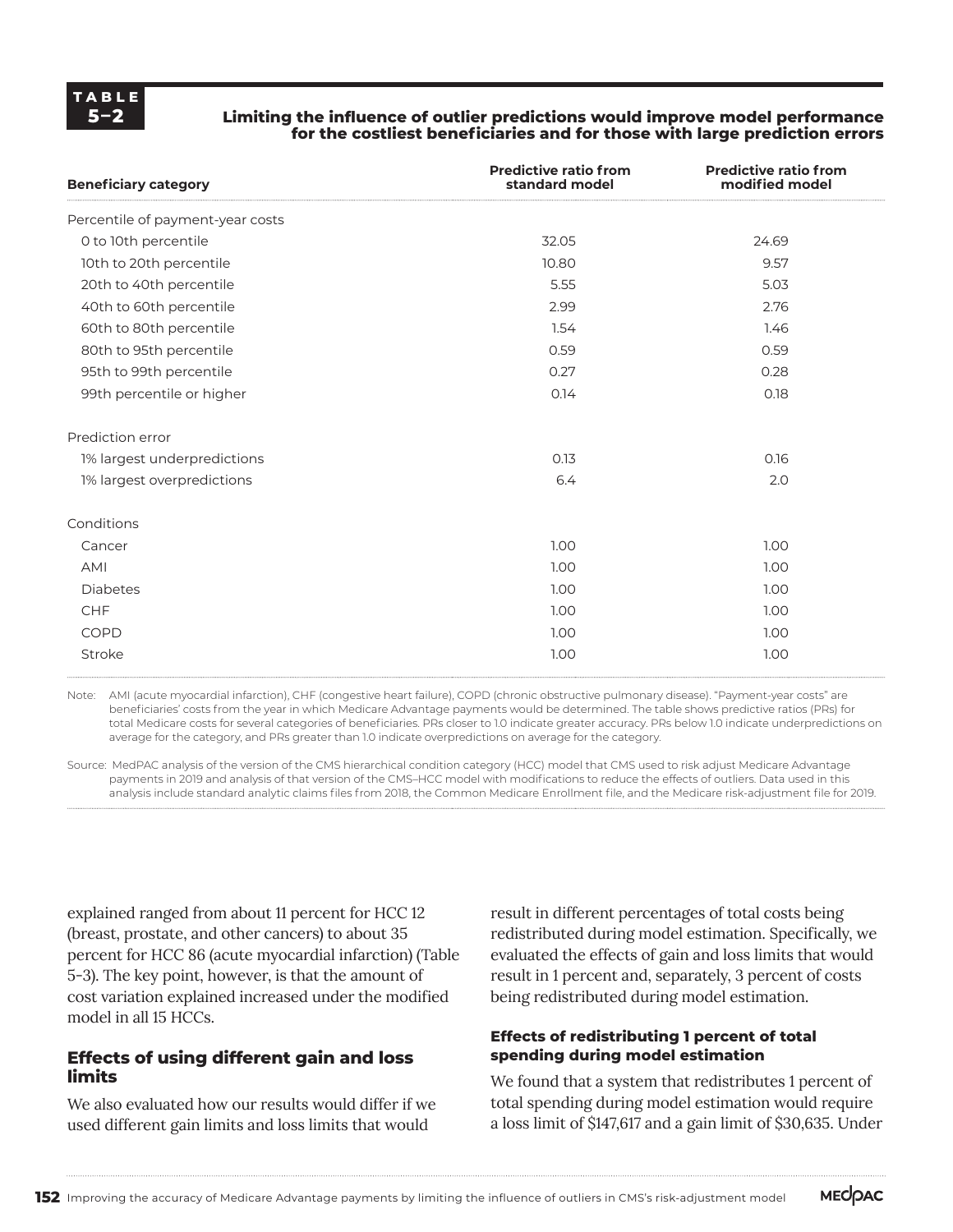#### **Limiting the influence of outlier predictions would improve how well the CMS–HCC model predicts costs for 15 common HCCs**

| <b>HCC</b>                                        | Number of<br><b>beneficiaries</b><br>(thousands) | <b>CPM</b> using<br>standard<br>model | <b>CPM</b> using<br>modified<br>model | Percent<br>change<br>in CPM |
|---------------------------------------------------|--------------------------------------------------|---------------------------------------|---------------------------------------|-----------------------------|
| Lymphoma and other cancers                        | 175                                              | 0.094                                 | 0.115                                 | 22%                         |
| Breast, prostate, and other cancers               | 781                                              | 0.097                                 | 0.108                                 | 11                          |
| Diabetes with chronic conditions                  | 1,557                                            | 0.129                                 | 0.160                                 | 24                          |
| Morbid obesity                                    | 519                                              | 0.135                                 | 0.167                                 | 23                          |
| Inflammatory bowel disease                        | ווו                                              | 0.113                                 | 0.150                                 | 33                          |
| Rheumatoid arthritis                              | 748                                              | 0.100                                 | 0.126                                 | 26                          |
| Major depressive, bipolar, and paranoid disorders | 704                                              | 0.135                                 | 0.165                                 | 22                          |
| Parkinson's and Huntington's disease              | 153                                              | 0.091                                 | 0.114                                 | 25                          |
| <b>CHF</b>                                        | 1,213                                            | 0.100                                 | 0.132                                 | 32                          |
| AMI                                               | 186                                              | 0.122                                 | 0.165                                 | 35                          |
| Ischemic or unspecified stroke                    | 289                                              | 0.109                                 | 0.142                                 | 30                          |
| Vascular disease                                  | 1,530                                            | 0.107                                 | 0.136                                 | 27                          |
| COPD                                              | 1,182                                            | 0.120                                 | 0.155                                 | 29                          |
| Exudative macular degeneration                    | 232                                              | 0.053                                 | 0.070                                 | 32                          |
| Chronic kidney disease, stage 4                   | 91                                               | 0.080                                 | 0.098                                 | 22                          |

Note: HCC (hierarchical condition category), CPM (Cumming's prediction measure), CHF (congestive heart failure), AMI (acute myocardial infarction), COPD (chronic obstructive pulmonary disease). A higher CPM indicates better predictive power. Under the modified model, we reduced the cost for beneficiaries who had the largest underpredictions of costs and increased the cost for beneficiaries who had the largest overpredictions of costs.

Source: MedPAC analysis of the version of the CMS–HCC model that CMS used to risk adjust Medicare Advantage payments in 2019 and analysis of that version of the CMS–HCC model with modifications to reduce the effects of outliers. Data used in this analysis include standard analytic claims files from 2018, the Common Medicare Enrollment file, and the Medicare risk-adjustment file for 2019.

these parameters, the predictive power of the CMS– HCC model improves relative to the standard model: The  $R^2$  improved by 24 percent—from 0.13 to 0.16—and the CPM improved by 10 percent—from 0.13 to 0.15. As expected, these improvements were smaller than under the method of setting the loss and gain limits at 2 percent of total spending, under which the *R<sup>2</sup>* improved by 43 percent and the CPM improved by 21 percent (Table 5-4, p. 154).

#### **Effects of redistributing 3 percent of total spending during model estimation**

We found that a system that redistributes 3 percent of total spending during model estimation would require a loss limit of \$86,367 and a gain limit of \$21,836. Under

these parameters, the predictive power of the CMS– HCC model improves relative to the standard model: The *R<sup>2</sup>* improved by 61 percent—from 0.13 to 0.21—and the CPM improved by 32 percent—from 0.13 to 0.17. These increases were larger than when reinsurance and repayment amounts were 2 percent of total spending (Table 5-4, p. 154).

If CMS were to implement a system that redistributes costs from the largest underpredictions to the largest overpredictions during model estimation, the decision about the share of total costs to be redistributed should balance two effects. On the one hand, the model would have greater predictive accuracy, resulting in smaller prediction errors for the largest underpredictions and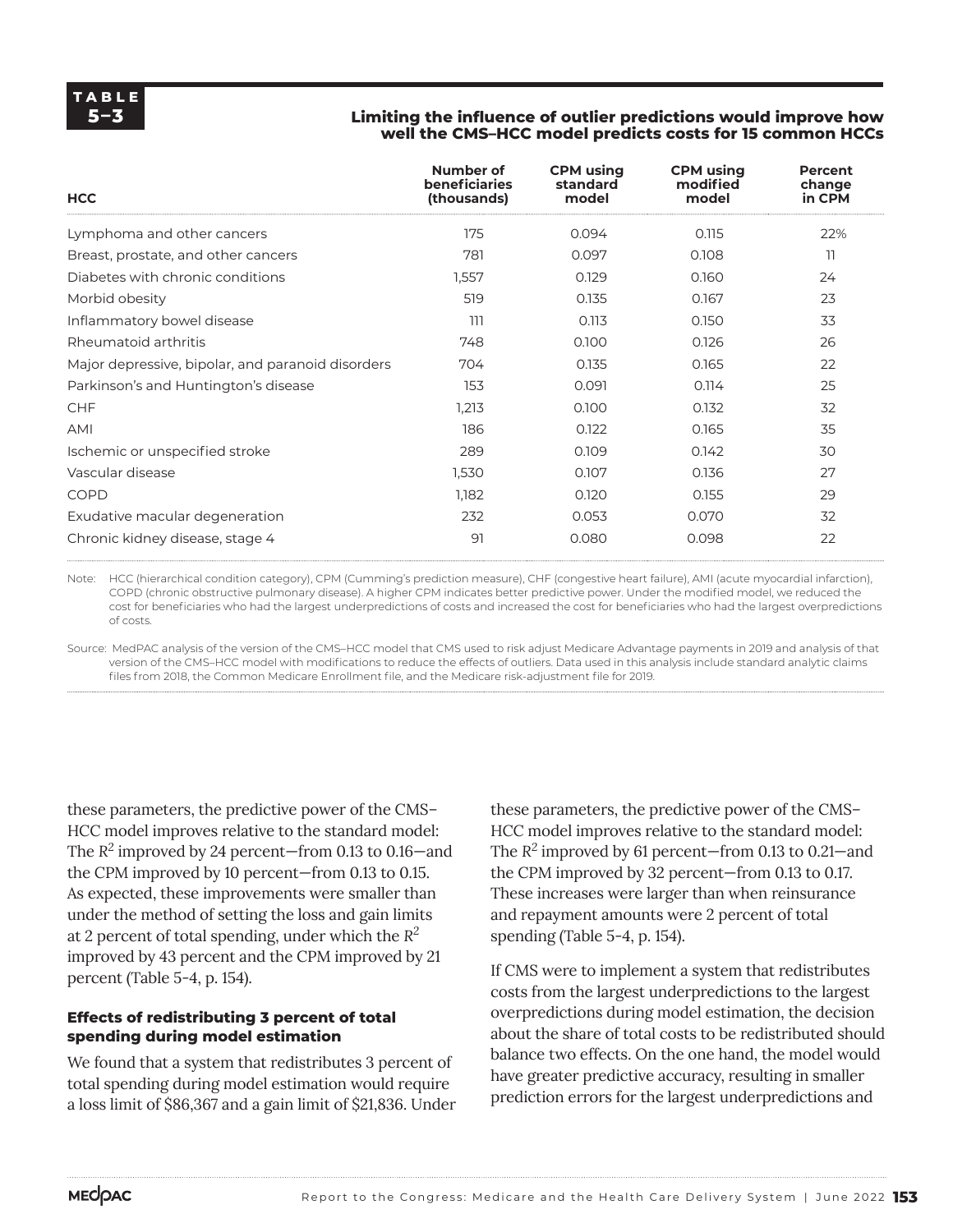#### **5–4 Predictive power of modified CMS–HCC model improves as size of reinsurance and repayments increases, but accuracy of model coefficients may be adversely affected**

|                              |                          | Sensitivity<br>analysis                           | Original<br>analysis                       | Sensitivity<br>analysis<br>Model with<br>3% reinsurance/<br>repayment |  |
|------------------------------|--------------------------|---------------------------------------------------|--------------------------------------------|-----------------------------------------------------------------------|--|
| <b>Statistical measure</b>   | <b>Standard</b><br>model | <b>Model with</b><br>1% reinsurance/<br>repayment | Model with<br>2% reinsurance/<br>repayment |                                                                       |  |
| $R^2$                        | 213                      | ู 16                                              | N 19                                       |                                                                       |  |
| Cumming's prediction measure | 0.13                     | 0.15                                              | 0.16                                       | 0.17                                                                  |  |

Note: HCC (hierarchical condition category). The modified models are designed to mitigate the effects of unusually large underpredictions and overpredictions on the model's predictive power. A higher *R2* and Cumming's prediction measure indicate better predictive power.

Source: MedPAC analysis of the version of the CMS–HCC model that CMS used to risk adjust Medicare Advantage payments in 2019 and analysis of that version of the CMS–HCC model with a modification to limit the effects of outliers. Data used in this analysis include standard analytic claims files from 2018, the Common Medicare Enrollment file, and the Medicare risk-adjustment file for 2019.

overpredictions. On the other hand, redistributing costs during model estimation affects the coefficients on HCCs. As more costs are redistributed, the possibility increases that HCC coefficients would no longer accurately reflect the cost of treating the conditions represented by some HCCs.

### **Discussion and future work**

One of the benefits of MA's capitated payments is that they provide incentives for plans to efficiently manage the care of their enrollees. Some may argue that applying a system of reinsurance and repayment would counteract the beneficial incentives created by capitated payments because it increases payments to plans in instances in which the cost of care exceeds the capitated payment. However, under the method we presented for addressing outliers—which uses principles of reinsurance and repayment without explicit payment adjustments—adjustments to the model coefficients generate significant improvements in payment accuracy overall, so we do not believe the incentive to manage care efficiently would be diminished. The number of enrollees whose costs would be adjusted is small because the adjustment

to actual costs would occur only when model underpredictions or overpredictions are very large. In our analysis, we adjusted actual costs (either increased or decreased) for only 2.2 percent of the beneficiaries in our analytic file, yet the improvement in share of cost variation explained by the model increased from 0.13 to 0.19 in our main analysis. We note that this improvement in accuracy is several times larger than all prior model improvements combined, which collectively improved the share of cost variation explained by the model from about 0.11 to 0.13.

We restricted this analysis to beneficiaries who are ages 65 and older and did not have any Medicaid benefits (that is, we excluded beneficiaries dually eligible for Medicare and Medicaid) during the year of our analysis (2019). This population is one of seven population stratifications for which CMS has developed distinct versions of the CMS–HCC model. We used the age 65 and older population for this analysis because it is by far the largest of the seven population stratifications. If the approach we evaluated is to be effectively implemented in the risk adjustment for MA plans, the effect of this approach on the versions of the CMS–HCC model specific to the other six population stratifications should be evaluated.

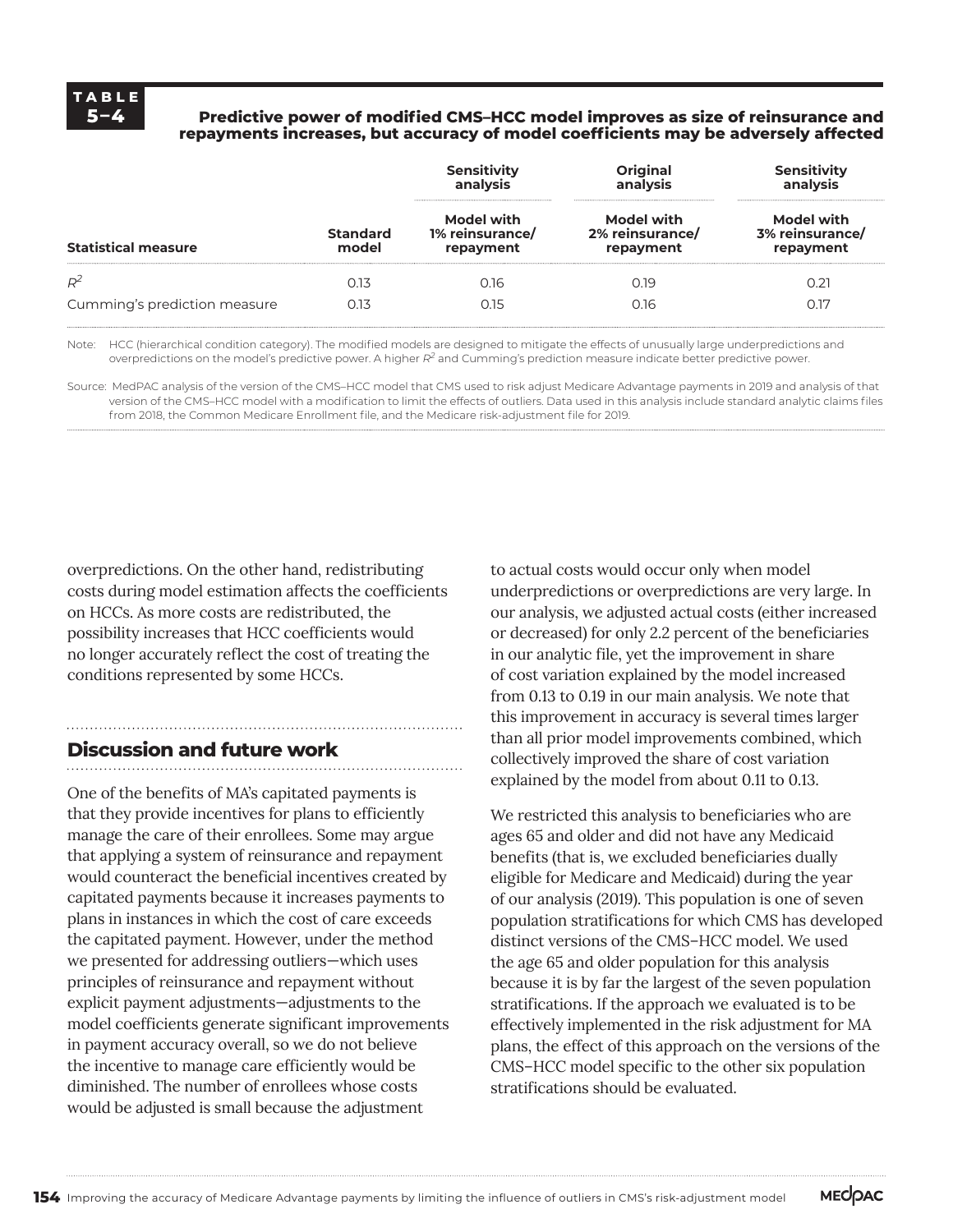In addition, we used HCCs in this analysis that CMS has defined using ICD–9–CM diagnosis codes. However, more precise ICD–10–CM diagnosis codes have been used extensively throughout the health care sector for a number of years. We encourage CMS to use ICD–10–CM codes to recalibrate the CMS–HCC model. The use of the ICD–10–CM codes will likely have some effect on the CMS–HCC coefficients, and the effects of the approach we evaluated in this study should be evaluated in the context of that recalibrated model.

Though this approach, which is only one way to address outliers, would improve model performance,

substantial issues remain for MA risk adjustment, such as the financial benefit to plans of simply coding medical conditions more intensively relative to FFS clinicians' coding and the payment inaccuracies among beneficiaries who are not among the largest overpredictions and underpredictions addressed in this analysis. While we encourage CMS to explore how outliers affect risk adjustment, addressing these issues will likely require more complex model methods than the approach we evaluated. In addition, more work is needed to understand how the approach presented in this chapter can integrate with other improvements to risk adjustment for MA plans. ■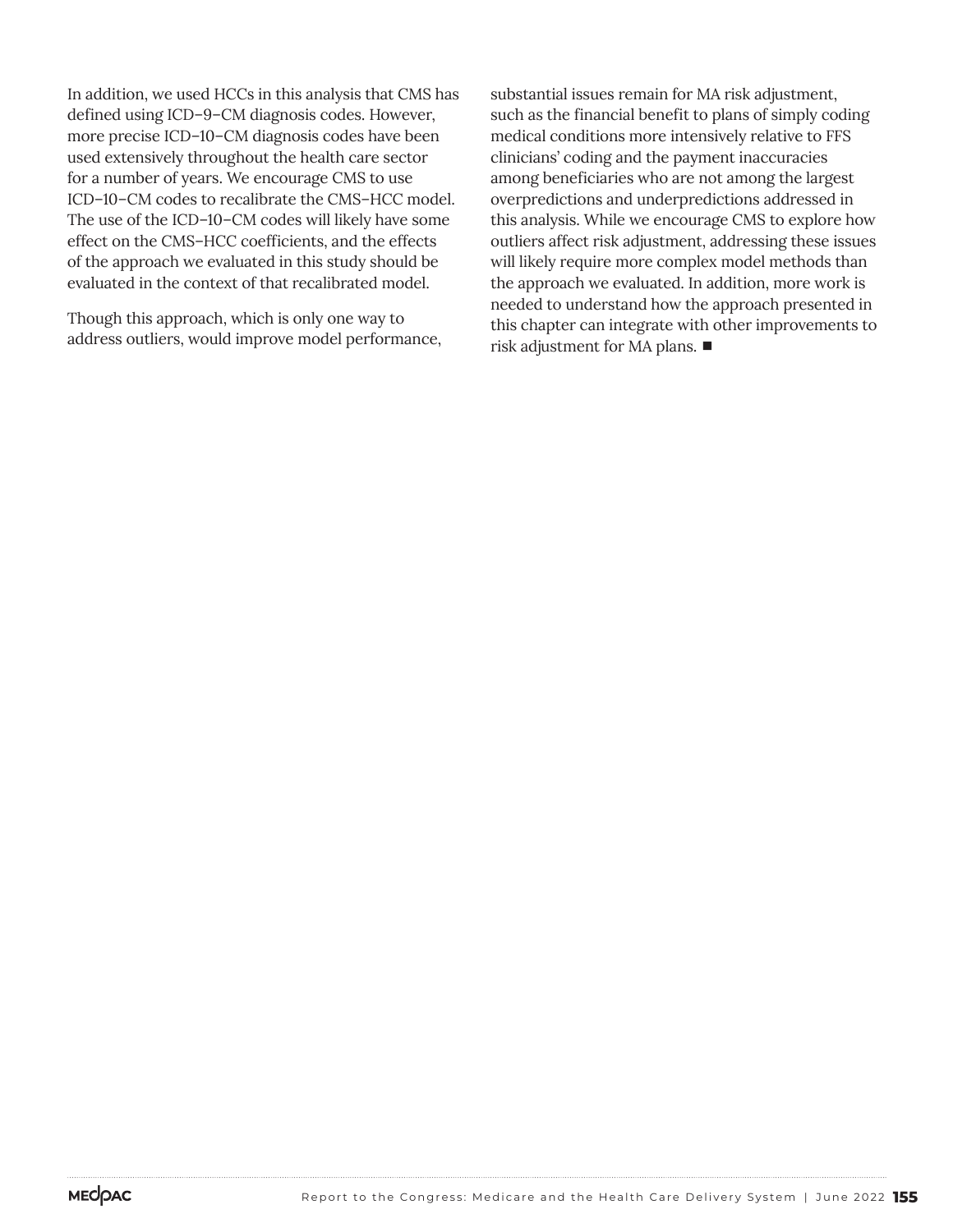# **Endnotes**

- 1 A plan's bid is its estimate of how much it will cost the plan to provide Medicare Part A and Part B services, per enrollee; county benchmarks equal a certain share of the projected average per capita FFS Medicare spending for the county's beneficiaries; a service area is a group of counties for which a plan has agreed to provide services.
- 2 Much of the bias in the coefficients in the CMS–HCC model is due to Medicare FFS spending at the beneficiary level being skewed such that the distribution has a small share of beneficiaries with very large Medicare spending while most beneficiaries have relatively low levels of spending. The objective of the statistical technique that CMS uses to estimate the model coefficients (weighted least squares) is to find coefficients such that the sum of the squared prediction errors (the difference between a beneficiary's actual costs and predicted costs) is minimized. To achieve this objective, the skewed distribution of beneficiary-level Medicare spending causes the beneficiaries who incur the highest Medicare spending to have a disproportionate effect on the estimated coefficients. The disproportionate effect of these beneficiaries is exacerbated because the weighted least squares estimation method minimizes the squared prediction errors rather than a linear measure of the prediction errors such as absolute value.
- 3 The method of analysis could be repeated on each of the model segments (six community and institutional segments) independently to maintain revenue neutrality within each model segment. Applying this method to the end-stage renal disease (ESRD) risk model may produce different results if the cost distribution among beneficiaries with ESRD differs from the cost distributions for community and institutional segment populations.
- 4 The reductions in costs for beneficiaries whose underpredictions exceeded the loss limit was 0.8 × ((actual costs – predicted costs) – loss limit).
- 5 The increases in costs for beneficiaries whose overpredictions exceeded the gain limit was ((predicted costs – actual costs) – gain limit).
- 6 Repeating iterations until loss and gain limits changed by less than \$1 between iterations is a fairly strict requirement. Original authors of this method determined that only a few iterations were necessary to attain the improvements in model accuracy.
- 7 The formula for the  $R^2$  is  $(1 \sum (Y_i \hat{Y}_i)^2 / \sum (Y_i \bar{Y})^2)$ , where  $Y_i$ is actual spending for beneficiary  $i$ ,  $\hat{Y}_i$  is predicted spending for beneficiary  $i$ , and  $\bar{Y}$  is mean spending in our analytic file. The formula for CPM is  $(1 - \sum |Y_i - \hat{Y}_i| / \sum |Y_i - \bar{Y}|)$ . The only difference between the  $R^2$  and the CPM is that the  $R^2$  has squared terms in the numerator and denominator while the CPM has absolute values in the numerator and denominator.
- 8 We used half of our analytic sample to estimate the coefficients in both the standard and modified models (the estimation sample), and we used the other half of our analytic sample to obtain other measures of model performance (the evaluation sample). We also used the evaluation sample in an exercise that replicates the method for calculating the  $R^2$  for the standard model and the modified model. The replicated *R2* values round to 0.13 for the standard model and 0.19 for the modified model, the same as the  $R^2$  values from the regressions.
- 9 Although the modified model produces a better *R<sup>2</sup>* than the standard CMS–HCC model, we found that full implementation of the reinsurance and repayment policy from McGuire and colleagues would produce an even better *R2* of 0.30.
- 10 The smaller increase in the CPM relative to the *R<sup>2</sup>* was expected because the CPM is a linear measure that uses the absolute difference between predicted costs and actual costs, while the  $R^2$  is a quadratic measure that uses the squared differences between predicted costs and actual costs. Because we are addressing the largest differences between predicted costs and actual costs, the effects of reducing overpayments and underpayments will be larger for a measure that includes the squared differences than for a measure that includes the absolute differences.
- 11 The CMS–HCC model has 83 HCCs while the full DxCG model, the model upon which the CMS–HCC model is based, has 394 HCCs. Research has found that the full DxCG model has an appreciably higher  $R^2$  relative to the CMS–HCC model (Chen et al. 2015). CMS chose to use fewer HCCs in the CMS– HCC model relative to the full DxCG model in response to plan concerns about collecting encounter data for all the HCCs in the full DxCG model (Pope et al. 2004).